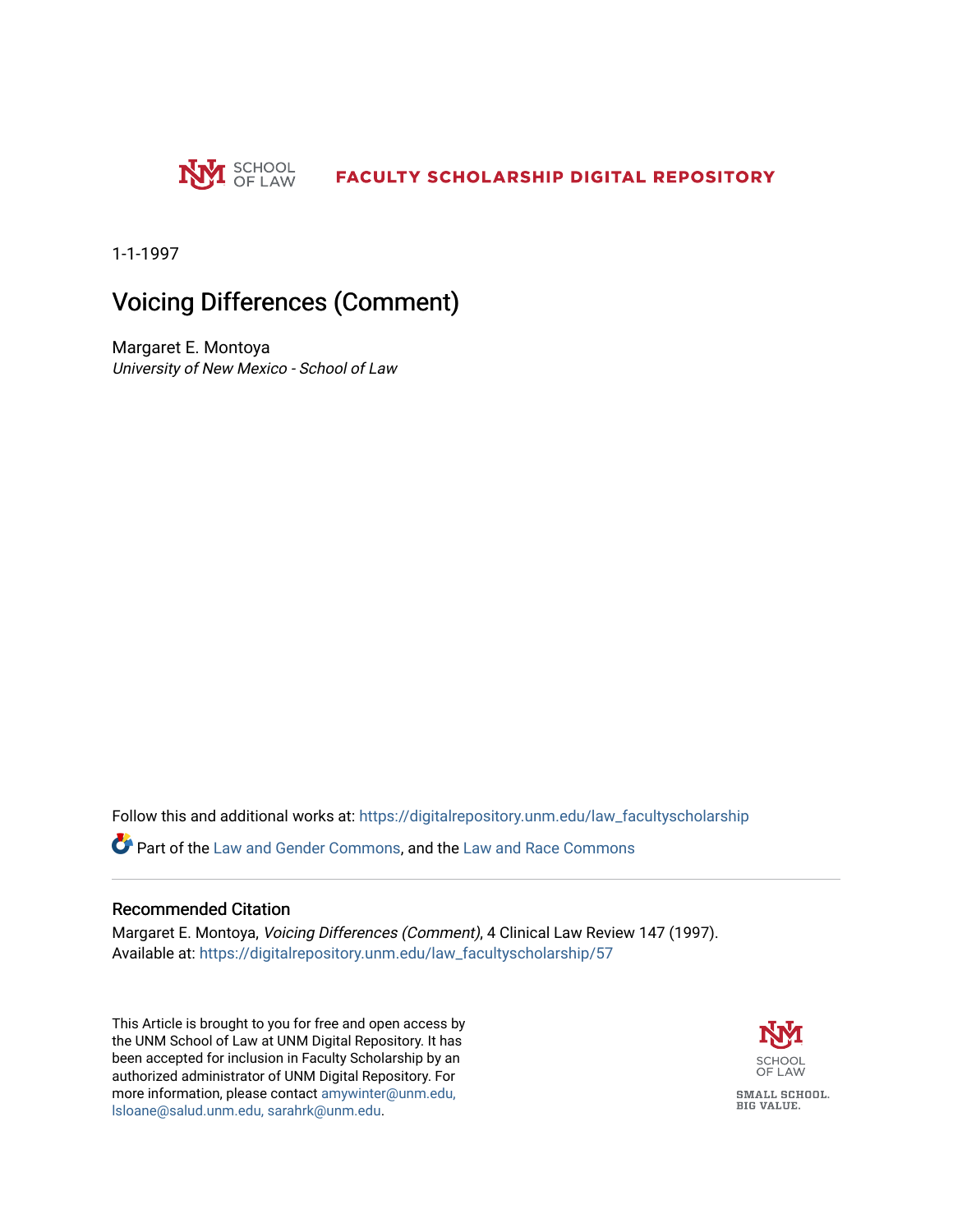# *Comment*  **VOICING DIFFERENCES**

#### MARGARET E. MONTOYA\*

I. For a long time I held my breath; the pressure grew but somehow did not kill For someone with no . . . . . . . . . . . . . .

I had none.

. . . . . . . . . . . . .

II.

So I tried to look like them. Walk and talk and ride like them.

. . . . . . . . . . . . . voice, I gave away my own Voice? Quickly enough.

> . . . . . . . . . . . . . Like Malinche, and for

her reasons.

v.

Sometimes I sit in my room and think about voice. Wondering how to bounce it. How to catch it. How to sew it to my skin so it can't stray. Sometimes language, sounds, my voice, comes up to my ears and I feel it tilting like water in a cup-

*"Voice" by Dorotea Reyna1* 

Jane Aiken and Kimberly O'Leary undertake the difficult work of developing specific approaches and techniques for taking account of characteristics such as race/ethnicity, gender, dis/ability, and sexual identity in clinical pedagogy.2 Carolyn Grose uses outsider narratives and popular culture to challenge the "pre-understanding" of students, and to assist them to accept client stories as true and valid.3

Focusing on the professional value of striving to promote justice,

<sup>\*</sup> Associate Professor of Law, University of New Mexico School of Law. My thanks to my colleagues Kenneth Bobroff, Alfred Mathewson, Peter Winograd, and Christine Zuni-Cruz. I dedicate this work to my daughter Diana as she struggles to voice differences.

<sup>1</sup> Dorotea Reyna, *Voice,* in TEY DIANA REBOLLEDO, WoMEN SINGING IN THE SNow: A CULTURAL ANALYSIS OF CHICANA LITERATURE 154, 154-56 (1995).

<sup>&</sup>lt;sup>2</sup> Jane Harris Aiken, *Striving to Teach "Justice, Fairness, and Morality,"* 4 CLIN. L. REV. 1 (1997) and Kimberly E. O'Leary, *Using "Difference Analysis" to Teach Problem Solving,* 4 CUN. L. REv. 65 (1997).

<sup>3</sup> Carolyn Grose, *A Field Trip To Benetton .* .. *And Beyond: Some Thoughts on "Outsider Narrative" in a Law School Clinic,* 4 CuN. L. REv. 109 (1997).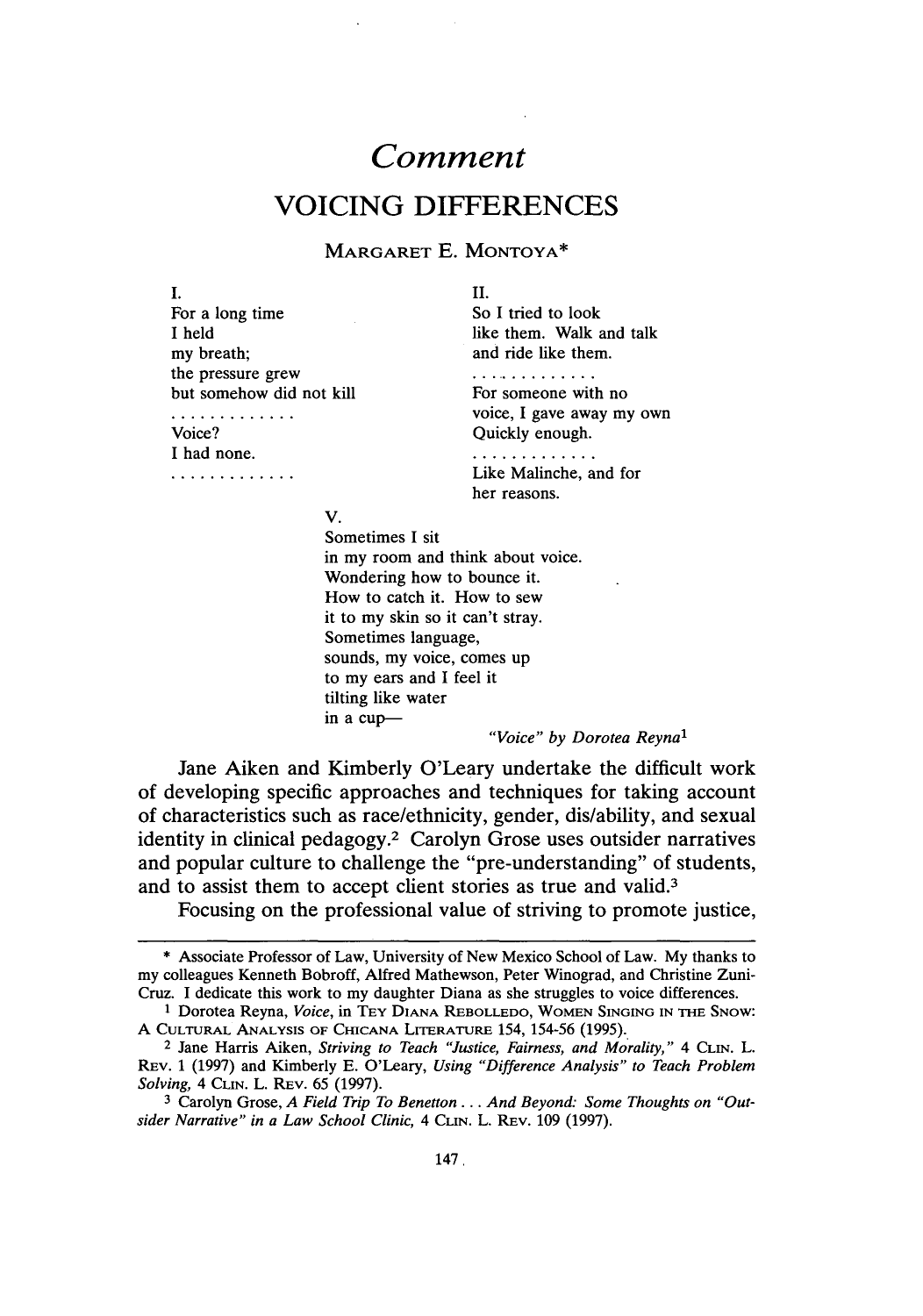fairness, and morality identified in the MacCrate Report,<sup>4</sup> Professor Aiken exhorts us to promote justice by unmasking privilege, the invisible package of unearned assets—-about which  $\overline{I}$  (we? or you?) was "meant" to remain oblivious.<sup>5</sup> She argues that the best way to teach about justice is to provide students with the opportunity to exercise judgment.<sup>6</sup> Using adult learning theory, Professor Aiken demonstrates that "disorienting moments" can bring the meaning schemes of students into jeopardy and that students can, with time for exploration and reflection, reorient existing patterns for interpreting the world.7 Professor Aiken provides examples from both her clinical and traditional classroom teaching experiences of means of "creat[ing] opportunities for learners to use their own sense of justice"8 and finding openings within traditional legal analysis for discussions about justice, privilege, and difference.9

Professor O'Leary proposes the concept of "difference analysis," that is, "analyz[ing] and understand[ing]" "diverse perspectives" on a legal problem<sup>10</sup> and she asserts that this positioned problem-solving may be the "one of the most important" lawyering skills in clinical courses.11 Professor O'Leary examines the goals, content, as well as the problems with such a pedagogical model.<sup>12</sup>

Attorney Grose uses a hypothetical narrative to enact students' resistance to outsider stories.13 She analogizes the students' rejection of their clients' stories to certain insiders' responses to some of the, by now, canonical examples of outsider narratives found in legal literature, such as Professor Patricia Williams' autobiographical "Benetton incident" and Professor Catherine MacKinnon's analysis of sexual harassment.<sup>14</sup> She argues persuasively that exposing students to outsider stories—whether in the form of critical race or gay/lesbian theory or movies and novels-is an important part of students' preparation for representing outsider clients. <sup>15</sup>

11 *Id.* .

12 *Id.at* 76-88.

14 *Id.* at 114-19.

<sup>4</sup> AMERICAN BAR ASSOCIATION SECTION OF LEGAL EDUCATION ANo ADMISSIONS TO THE BAR, LEGAL EDUCATION AND PROFESSIONAL DEVELOPMENT - AN EDUCATIONAL CONTINUUM (Report of the Task Force on Law Schools and the Profession: Narrowing the Gap)(1992) (commonly known as the "MacCrate Report").

*<sup>5</sup>* Aiken, *supra* note 2, at 12.

<sup>6</sup> *Id.* at 20-21.

<sup>7</sup> *Id.* at 24-26.

<sup>8</sup> *Id.* at 50. *See id.* at 30-46, 47-63.

<sup>9</sup> *Id.* at 56-59.

<sup>10</sup> O'Leary, *supra* note 2, at 84.

<sup>13</sup> Grose, *supra* note 3, at 111-14.

<sup>15</sup> *Id.* at 123-26.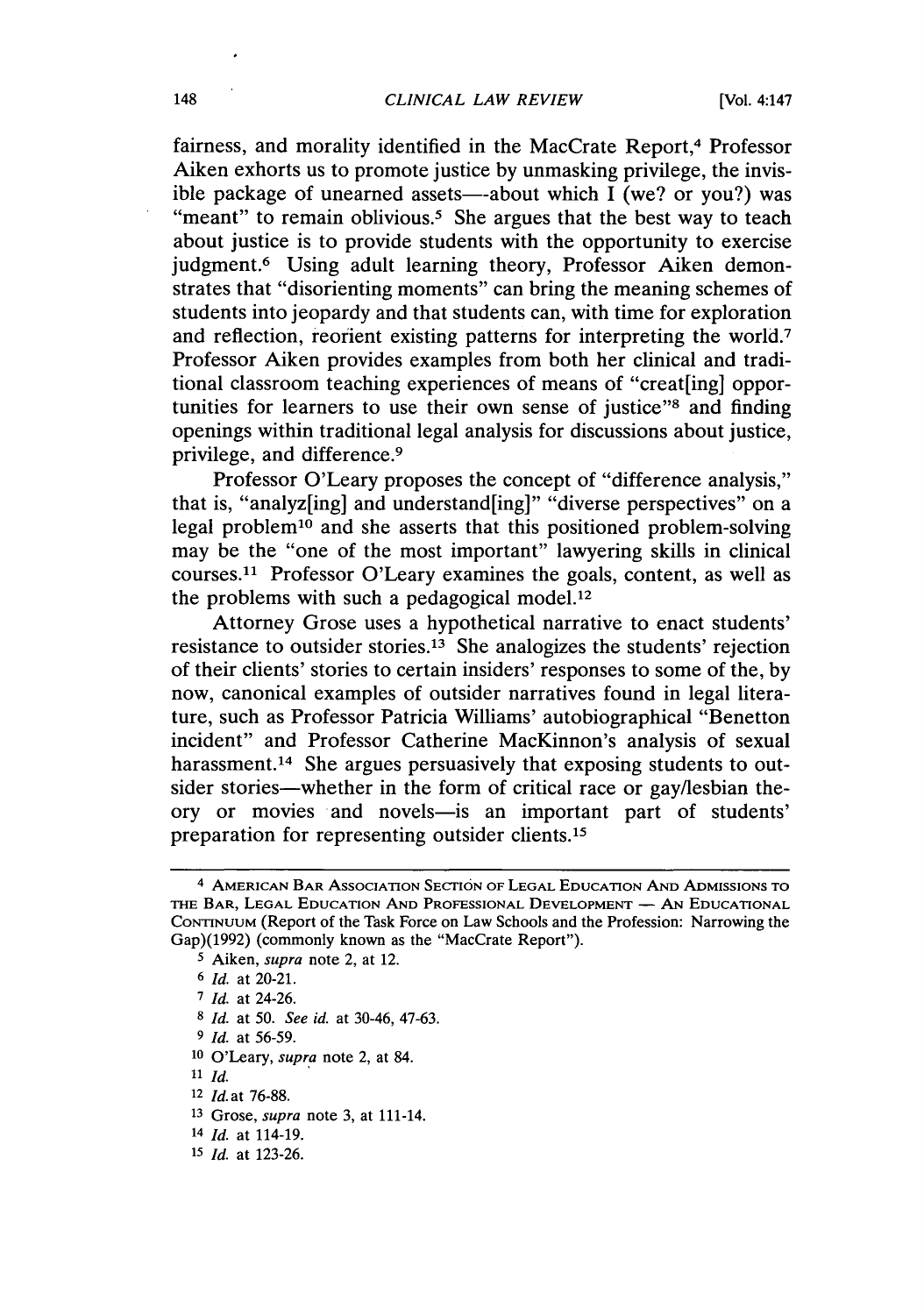#### Fall 1997] *Voicing Differences* 149

#### *Voicing Differences: Practicing Public Dialogue*

These three articles are important additions to the clinical literature dealing with issues of Difference. A frequent response to diversity within the academy, at least by those who don't actively oppose diversity, has been to celebrate it but without rigorously examining how to respond to the multiple challenges presented by student, staff and faculty groups that differ in varying degrees in values, life experiences, aspirations, desires, and commitments. Responses of bland tolerance have the effect of domesticating the transformational possibilities of diversifying our institutions and of limiting the possibilities of taking oppositional and counterhegemonic stances, both within law schools and the larger society, in alliance with students, staff, and clients. For this reason, I applaud these articles describing the provision of legal services to subordinated and marginalized populations — and all that that implicates—and the opportunities clinical settings offer to teach about power, privilege, and in/justice. While I basically agree with these papers, I would like to add a dimension to their analytical perspectives.

Voicing differences with others in public, however, is not something that comes easily to me. Like most Latinas, I was socialized as a child by my family to value harmony, to avoid conflict, and to overlook points of disagreement—especially in public discourse. Being asked to produce a scholarly Comment on others' writing is a boundary-crossing exercise for me. Culturally, it would be much easier not to accept an invitation for a public dialogue on an issue such as Difference. However, my family (like many others, I would guess) did not experience real harmony nor allow for the expression of individual authenticity and, ultimately, we failed to develop the ability to talk about our differences.16 Perhaps I am mistaken, but I think that these familial and social tasks are related: Developing mutually respectful techniques for talking about differences is a personal imperative just as talking about Difference is a collective one.

In articulating my trepidation, I hope to emphasize that I write this Comment not to chill the type of analysis in which these three clinicians have engaged, but rather to address their ideas with seriousness and with the goal of deepening our mutual understanding. Progressive clinicians, like the three who wrote the articles that appear in this issue of the *Review,* are struggling to give voice to experiences situated within the insider boundaries of White-ness and the outsider boundaries of Female-ness or Lesbian-ness. This pedagogical and dis-

<sup>16</sup>*See generally* MAGGIE SCARF, INTIMATE WoRLos: How FAMILIES THRIVE AND WHY THEY FAIL (1995).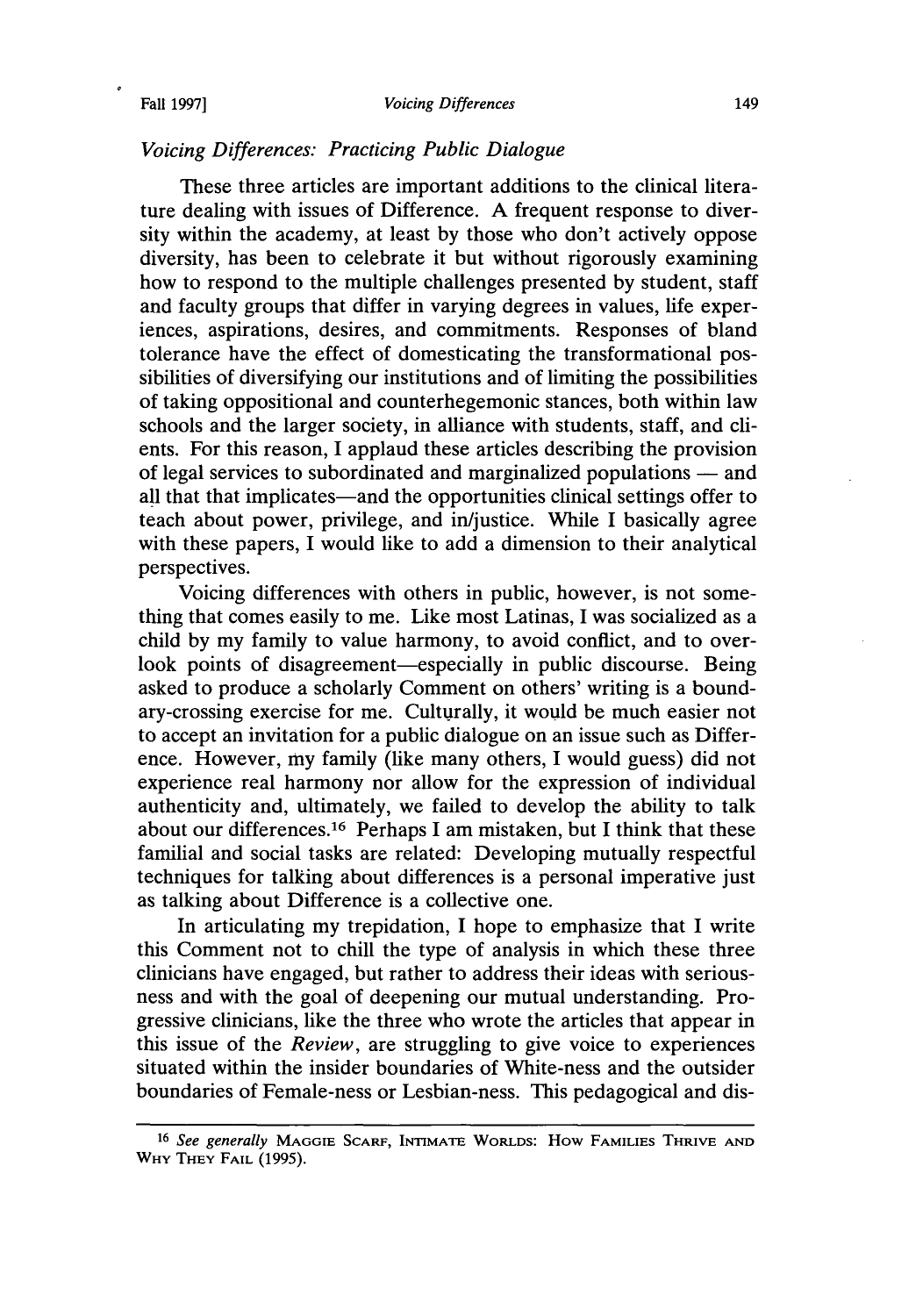cursive struggle is related to the analyses of theorists, some cited by Professor Aiken,<sup>17</sup> currently inventing the field of critical White studies.

In responding to Michael Omi's article about the "messiness" of racial categories, John Calmore, an African American race crit, writes:

In *Killers of the Dream,* Lillian Smith recounts her discussion with a white female about the period of legal segregation:

White [respondent]: I wonder how the Negroes felt. I've never thought about it. But the children, how did it make them feel? I guess it is strange that I've never tried to imagine how they felt.

Smith: I suppose there is no way you can feel it, truly, unless you live through it. We whites have a color glaze on our imaginations that makes it hard to feel with the people we have segregated ourselves from.

I wonder if whites can remove such "a color glaze" and develop empathic connection with people of color.<sup>18</sup>

Professor Calmore opines that, in the past, he assumed that white theorists held what he calls "the wrong end of the experiential stick ... lack[ing] the anti-subordination perspective that is derived from living under the weight of white supremacy."19 Like Professor Calmore, I, too, have been skeptical about whether whites could or would engage seriously in an exploration of white-ness or embark on a process of dismantling the overlapping privileges that attach to skin color.20 I, too, have begun re-considering my skepticism in light of the innovative work that has been undertaken by political lawyers and  $clinicians<sup>21</sup>$ —such as the articles that appear in this issue—on behalf of disenfranchised and under-served client populations and in alliance

<sup>17</sup> Aiken, *supra* note 2, at 12-22, citing the work of Barbara Flagg, Ruth Frankenberg, Amy Kastely, Peggy Mcintosh, and Martha Mahoney who have all written about Whiteness and privilege.

<sup>18</sup> John 0. Calmore, *Our Private Obsession, Our Public Sin: Exploring Michael Omi's "Messy" Real World of Race: An Essay for "Naked People Longing to Swim Free,"* 15 LAW & INEQ. J. 25, 74 (1997).

<sup>19</sup> *Id.* at 77.

<sup>20</sup> Professor Calmore admits to re-thinking his skepticism in light of the work being produced by journals such as RAcE TRAITOR (Noel Ignatiev & John Garvey, eds.) and by other white criticalists. Calmore, *supra* note 18, at 77.

<sup>21</sup> I am thinking also about the kind of work that has been pioneered by Professors Gary Bellow and Gerald L6pez *(see Symposium: Political Lawyering: Conversations on Progressive Social Change,* 31 HARV. C.R.-C.L. L. REv. 285 (1996)), as well as the collaborative efforts among lawyers, academics, client groups, social service providers and other professionals of the types that are slated for discussion at an upcoming AALS Workshop called "New Strategies for Inner Cities: Academics, Professionals and Communities in Partnership." The workshop has been organized by Professors Lucie White of Harvard Law School and Fran Ansley of the University of Tennessee College of Law.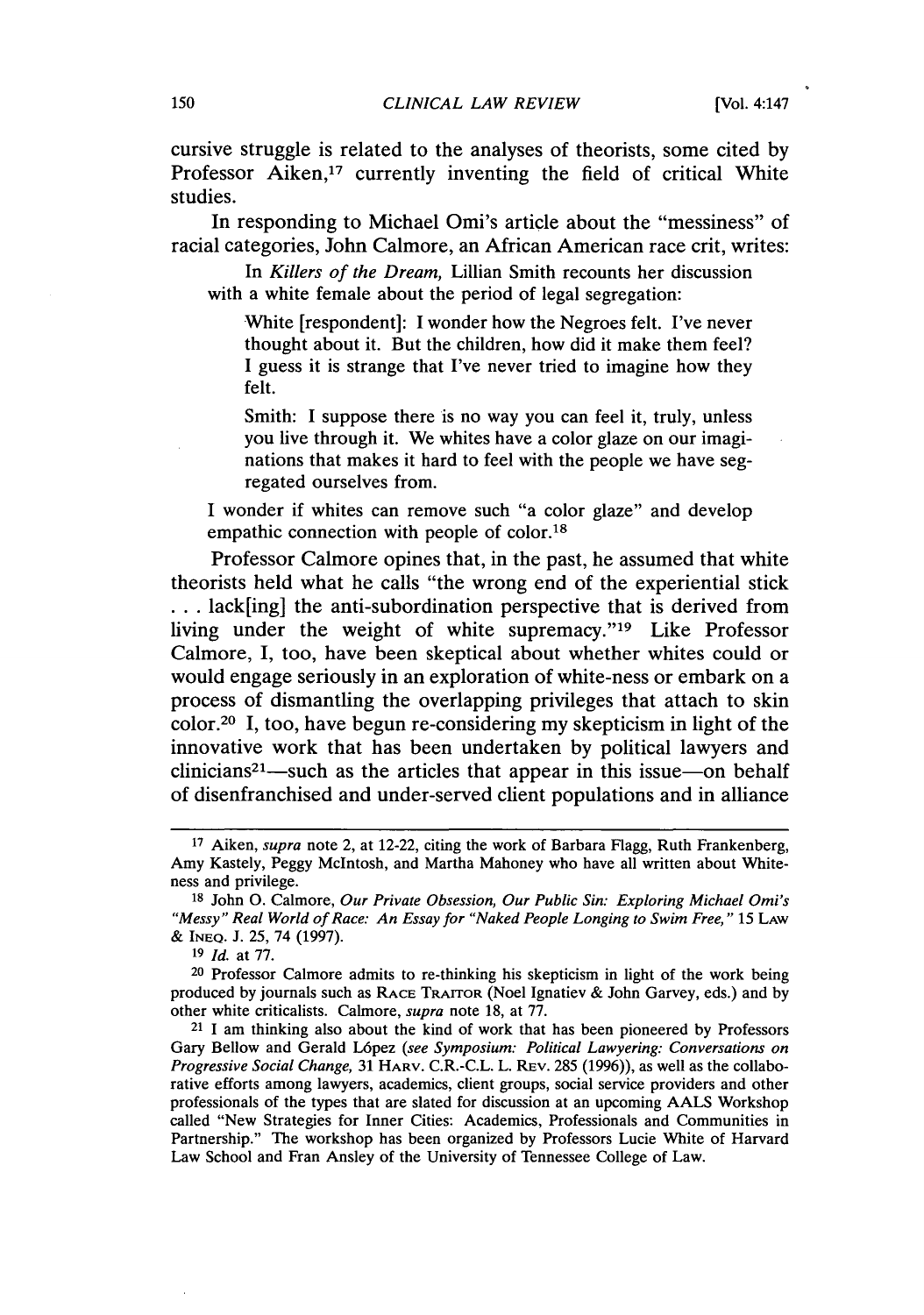with clinical students. This work can be said to be focusing on both ends of the stick of experience-on those who are subordinated and those who are privileged, drawing insights that can benefit both but with the purpose of attenuating the subordination.

As Professor Aiken notes, the stick of experience can be accorded varying degrees of importance, with little notice of who holds either end of the stick:

One of my sad realizations when teaching about race as a white woman is that my opinion about race is given more credence by white people than opinions about race offered by fellow black teachers. This is due to skin privilege and the assumption that I do not have an ax to grind or the faulty assumption that I do not have a vested interest.22

But one does not have to be engaged in critical white studies to acknowledge the importance of lived experience. In this context it can be risky, if one does not have the "right" end of the stick of experience, to undertake this type of scholarship. I imagine that progressive White scholars who decide to write about race, color and ethnicity may feel some trepidation about being critiqued from this perspective by scholars of color, some of whom hold the "right" end-or the subordination end—of the stick.<sup>23</sup> Similarly, straight professors who write about issues of sexual identity may feel in jeopardy of being critiqued by gays, lesbians and bisexuals. This tension implicitly underlies outsider/insider relations.

Non-traditional scholarship, including clinical scholarship about race, gender, sexual identity and other hierarchy-producing characteristics, is risky for all of us, although for different reasons. Differencebased scholarship, especially that involving autobiographical narrative, by people of color has often been dismissed as overly solipsistic, metonymic, non-rigorous or, heaven forbid, unverifiable. Excluding the work of the "stars" of color, *e.g.,* Derrick Bell, Richard Delgado, and Patricia Williams, scholarship by people of color is largely not read by, nor known to, our White colleagues, even those who are dedicated to teaching about Difference. The yearly AALS panels by the Minority Section and the annual People of Color Legal Scholarship meetings held around the country in the various regions are poorly attended by White professors.

Having made this observation, it is important to point out that

<sup>22</sup>Aiken, *supra* note 2, at 22.

<sup>23</sup> Because of the "messiness".of racial categories, I say "some" scholars of color because living under the weight of white supremacy is a variegated experience. "Some" scholars of color enjoy skin privilege. Moreover, some skin tones are inscribed as "lighter" or "darker" in different settings. Skin privilege is, after all, situational, fluid, and relational.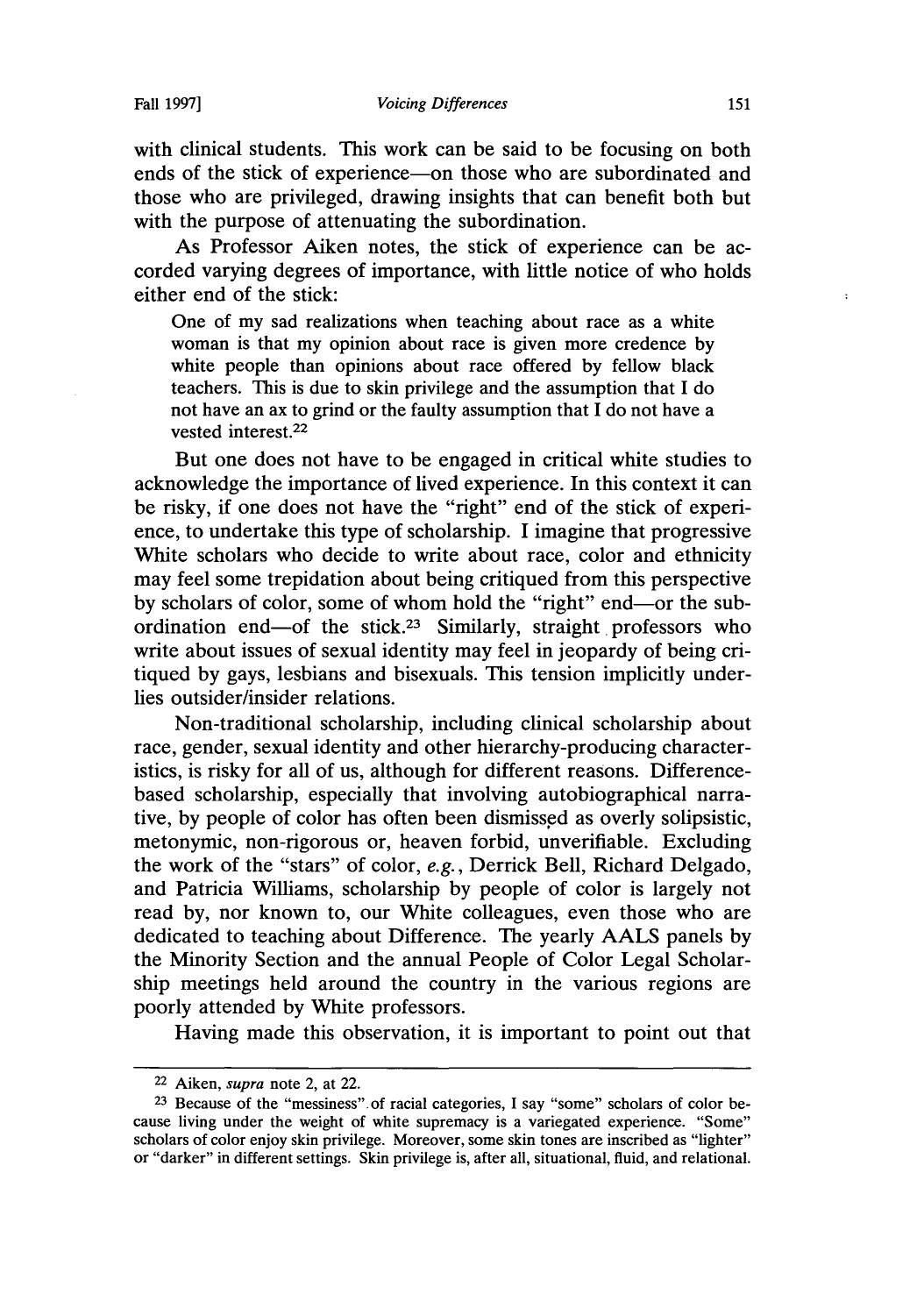progressive gays and lesbians have been leveling the same charge against straight race crits.24 Those of us who are straight and who write and teach about issues of race and ethnicity are often deaf to issues of sexual identity. Too often we neither read gay/lesbian scholarship nor expose ourselves to fictional work with themes about sexual identities. Allow me to provide a recent personal example of my own deafness. Some time ago I wrote a review of RETHINKING THE BORDERLANDS: BETWEEN CHICANO CULTURE AND LEGAL DIS-COURSE, a book by the Chicano literary critic Carl Gutierrez-Jones.25 In the review I discussed the author's use of the borderlands metaphor to define the spheres of cultural conflict not only between the dominant socio-legal narratives of the Anglo culture and the oppositional narratives of Chicana/o artists but also the patriarchal conflict between Chicanos and Chicanas. I was attuned to Gutiérrez-Jones' racebased and gender-based critiques, but it wasn't until I read Deena Gonzales' review of the same book26 that I realized that I had missed the use of the borderlands metaphor to refer also to the cultural conflict between straights (heterosexuals generally as well as straight Chicanas) and lesbian Chicanas. I failed to give equal emphasis to the conflict around hetero/homosexual identity and narratives.

Engaging in public dialogue about Difference—about race, class, sexual identities—requires practice because we so often can, and do, get things wrong. We learn vocabularies and realize we must re-learn more accurate ones. We grapple with complex theories, only to find they have been replaced by emerging ones. We employ provisional pedagogical and interactive strategies because we are constantly in a learning mode.

### *Voicing Difference: Re.-Mapping Learning Environments*

By viewing schooling as a form of cultural politics, radical educators can bring the concepts of culture, voice, and difference together to create a borderland where multiple subjectivities and identities exist

<sup>24</sup> My colleague Ann Scales has recently noted the pace with which one new school of progressive scholarship supplants the next. She argues that the edge-the anger-of radical feminism is in jeopardy partly because of being pitted against critical race feminism. *See* Ann Scales, *Disappearing Medusa: The Fate of Feminist Legal Theory?,* 20 HARV. WOMEN'S L.J. 34, 37-38 (1997).

<sup>25</sup> Margaret E. Montoya, *Book Review of* CARL GUTIERREZ-JONES, RETHINKING THE BORDERLANDS: BETWEEN CHICANO CULTURE AND LEGAL DISCOURSE (1995), *in* 5:3 SO-CIAL AND LEGAL STUDIES 435 (1996).

<sup>26</sup> Deena J. Gonzales, *Straddling Borders: New Ways of Doing Chicano(a) Studies,*  THE LATINO REVIEW OF BOOKS 20 (Spring 1996).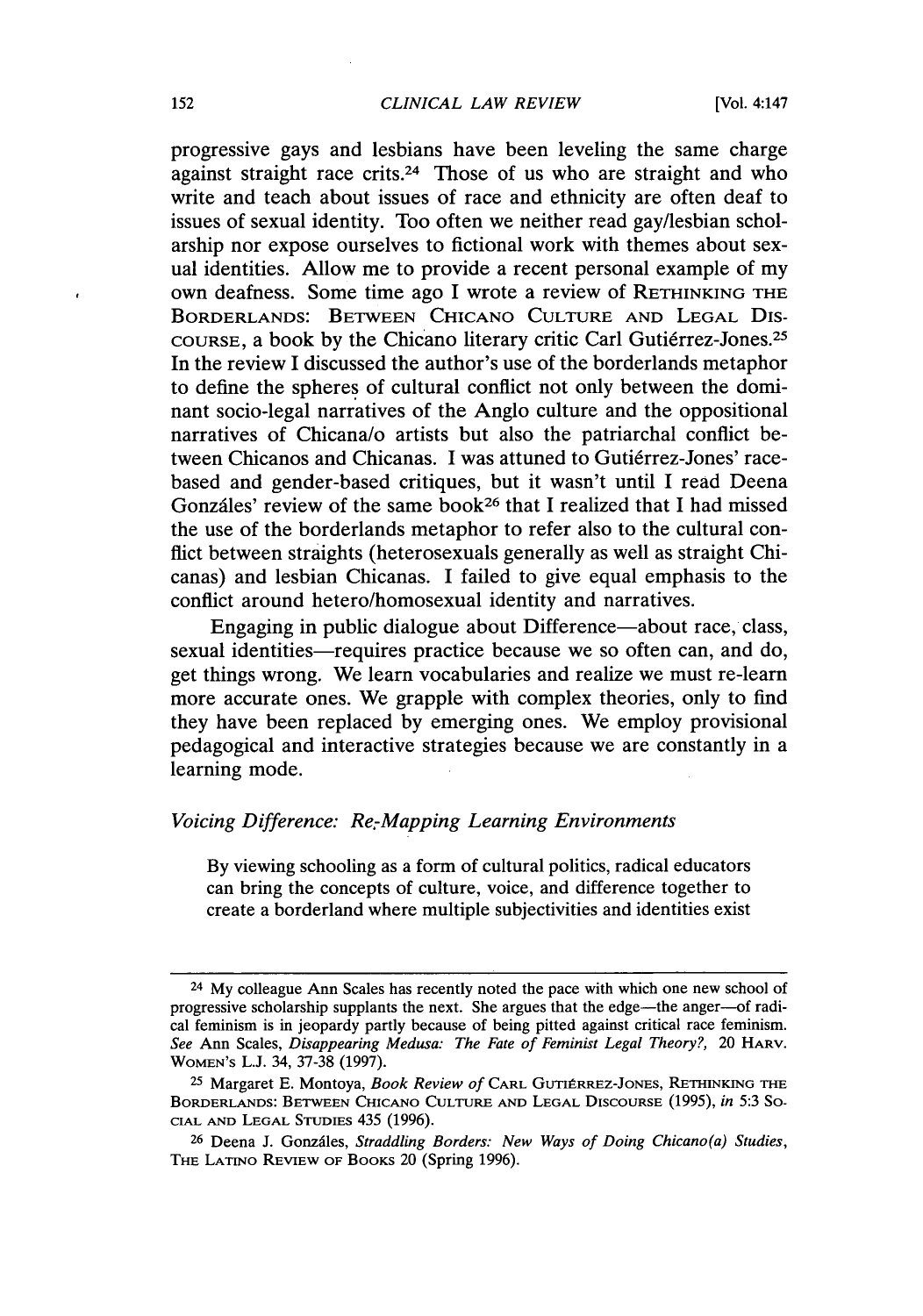as part of a pedagogical practice that provides the potential to expand the politics of democratic community and solidarity.

Henry Giroux<sup>27</sup>

Using different approaches, each of the articles on Difference that appears in this issue of the *Review* recognizes the role that law clinics play in social justice lawyering and the need to teach law students about the material realities of the lives of marginalized and subordinated populations. The articles analyze the tension between the un/availability of appropriate legal claims and remedies and the actual needs of clients. This incomensurability between Law and life at the margin is demonstrated by each of these articles: by Jane Aiken's script of a conversation between a clinician and a heterosexual student<sup>28</sup> about gay AIDS patients' lack of access to end-of-life procedures, such as powers of attorney; by Kim O'Leary's analysis of the mechanisms used within traditional lawyering to limit the views taken into account in resolving legal problems, *i.e.,* "skills" inventories such as those in the MacCrate Report, the ethical rules and standing doctrines; and by Carolyn Grose's narrative about the child custody "rights" of the non-biological lesbian "mother."

The three authors are aware of the complexity of the identities and the material realities of the *clients* served by law clinics. It seemed to me, however, that the diversity among their *students* was too often overlooked. For example, Professor Aiken writes:

The law students in the ASU clinic were varied in age, ethnicity, and gender and represented a wide spectrum of academic class rank. Each semester, I supervised approximately ten students, generally in their twenties. Approximately 20-25 percent were people of color: Latino, African American, and Native American. Eighty percent or greater were middle to upper-middle class. There were equal numbers of men and women. None of the students identified themselves as gay or bisexual.29

Yet, at other places, Professor Aiken comments that "Our students . . . are coming from backgrounds in which most are completely unaware of the needs of the poor. "30 I found myself wanting to know more about those who *are* aware of the needs of the poor. "Law students typically come from backgrounds far more privileged than those of

<sup>27</sup> Henry A. Giroux, *Resisting Difference: Cultural Studies and the Discourse of Critical Pedagogy,* in CULTURAL STUDIES 206 (Lawrence Grossberg, *et al.* eds., 1992).

 $28$  I resist the notion that a gay, lesbian or bisexual student would necessarily have responded differently than a heterosexual student. Given the uni-dimensionality of traditional legal analysis, claiming an outsider identity, by itself, cannot ensure that students will have the analytical, communicative, or discursive tools to operationalize their commitments----or even to identify such commitments as having legal dimensions.

<sup>29</sup> Aiken, *supra* note 2, at 33.

<sup>30</sup> *Id.* at 7 n.11.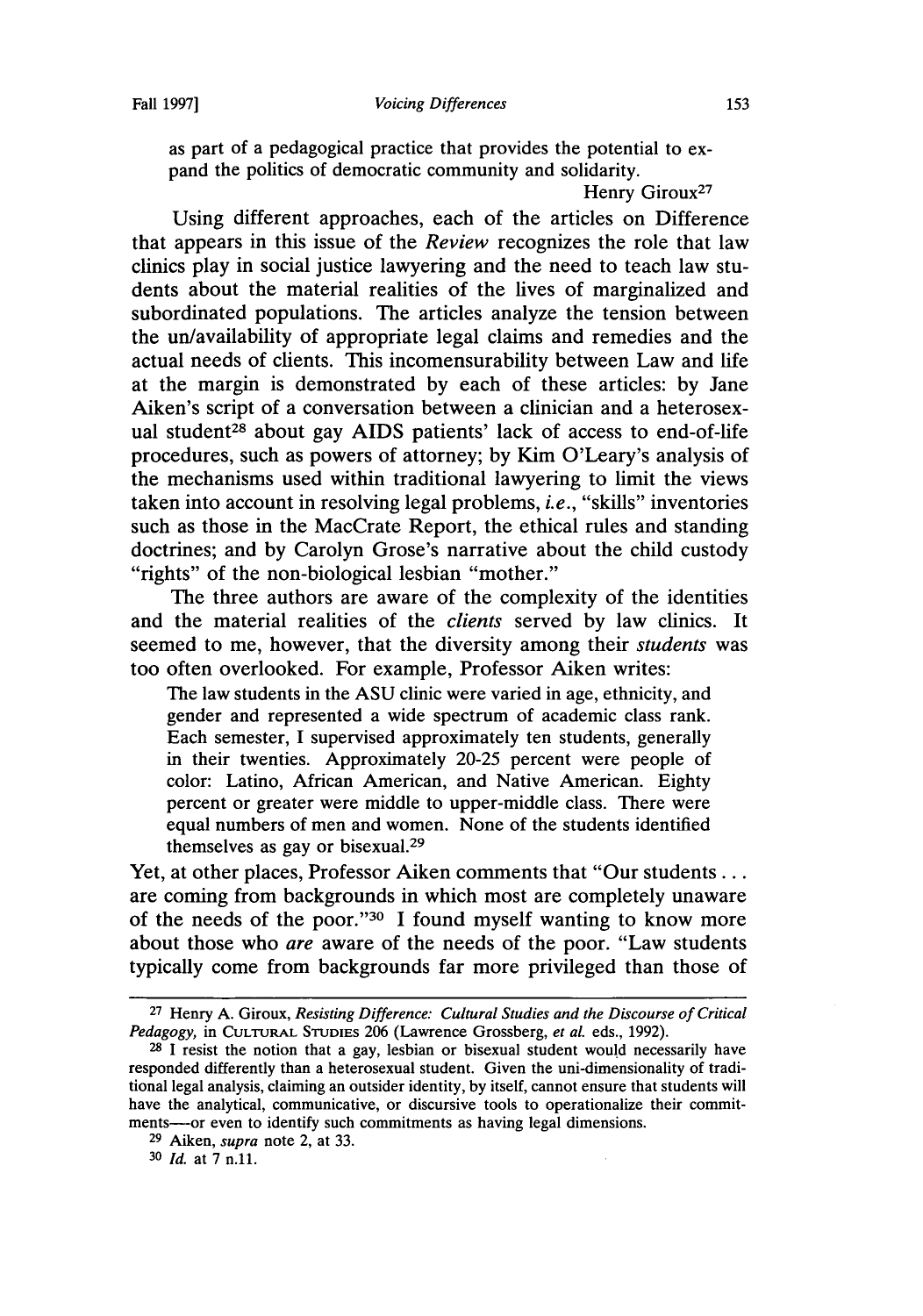their clients. "31 What about those whose backgrounds are *similar* to those of the clients? "We must exhort our students to identify their own privileges that have allowed them to be oblivious to the experience of the poor. They must understand their own role in racism and class domination. "32 Professor Aiken can't mean that all students are oblivious to poverty, racism and classism. What about those who *do*  understand? "Law students are generally remarkably unaware of what it means to be poor."33 What about the students who *are* aware?

Carolyn Grose also homogenizes the experiences of students when she writes: "This task [of listening to, hearing and re-telling clients' stories] is complicated by the fact that the students-who are for the most part white and middle class, and by definition college educated—inhabit a world vastly different from—indeed some might say diametrically opposed to—the world inhabited by the clinic's client population, which generally tends to be poor people with a limited education, and for the most part people of color. "34 "How do we challenge the 'common sense' of the students-who are 'insiders'-so they can be effective advocates for their clients-who are outsiders?"<sup>35</sup> "In a clinic, students come face to face with their privilege and their client's lack thereof."36 Again, I wonder about the *"outsider"*  students.

Professor O'Leary writes about lawyers, professors, and students without particularizing their racial, sexual, or other identities. For example, she writes:

the student's own perspective often clouds his or her ability to understand other perspectives. Clinic professors can use a variety of techniques to teach students how to understand their own perspective. Many law students have an extremely limited understanding of how their own experiences and backgrounds have shaped their intuition and "common sense" approach to problem-solving. Thus, to effectively teach students how to understand other perspectives, students must be taught to understand their own perspective.<sup>37</sup>

Given the salience of characteristics such as race or sexual identity to the formation of perspectives and the importance of positioned analysis when doing political lawyering, categories such as "students" and "clinic professors" are overly broad. Indeed, one of the consequences of living under the weight of white supremacy, to use Professor

<sup>31</sup> *Id.* at 25.

<sup>32</sup> *Id.* at 26-27 n. 91.

<sup>33</sup>*Id.* at 30.

<sup>34</sup> Grose, *supra* note 3, at 109.

<sup>35</sup>*Id.* at 122.

<sup>36</sup> *Id.* 

<sup>37</sup> O'Leary, *supra* note 2, at 84-85.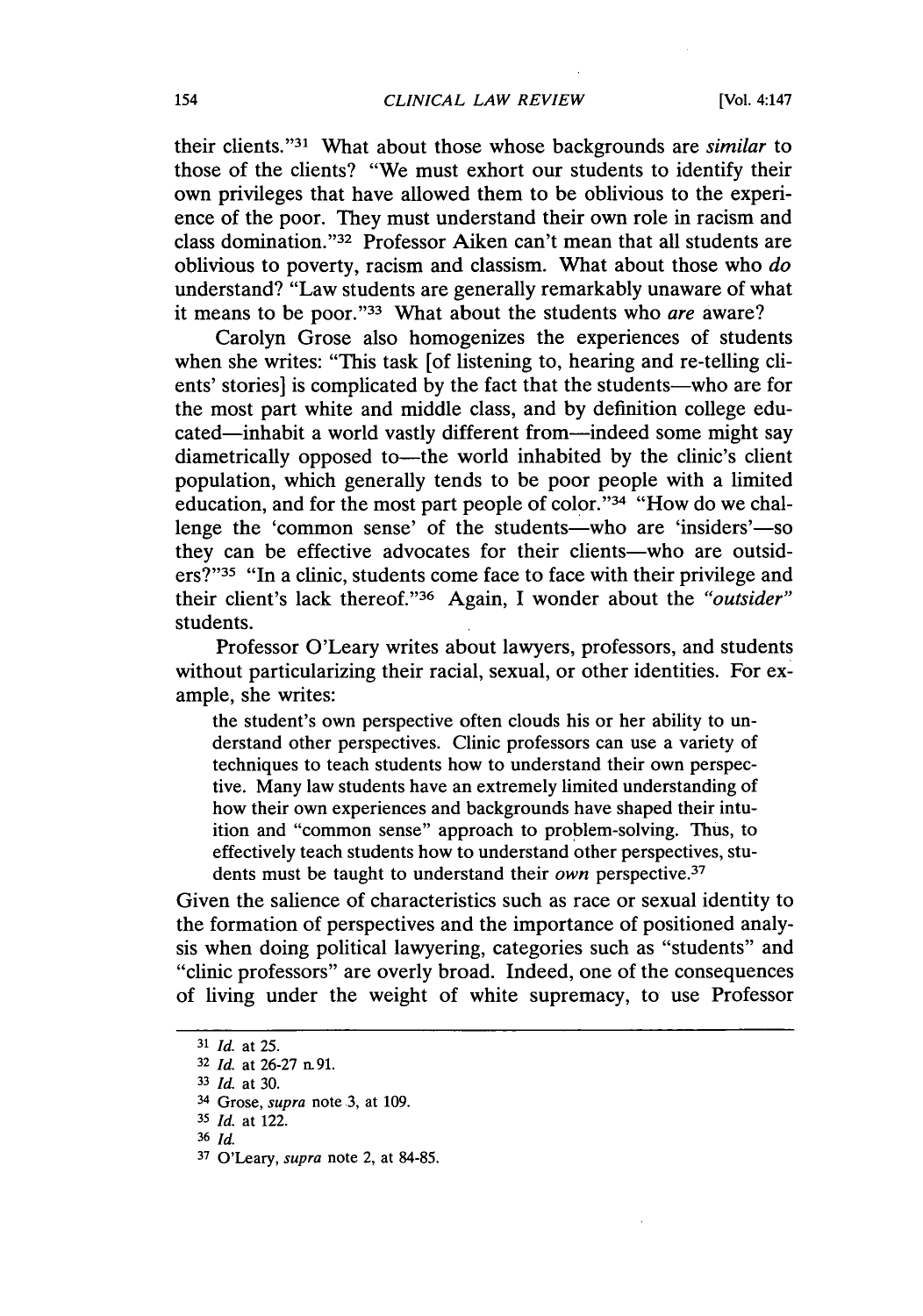Calmore's words, is being able to see the world from the perspective of the majoritarian culture and from the perspective of the subordinated culture, a phenomenon Professor Mari Matsuda has called "multiple consciousness. "38

The social justice methodologies described in the three articles address themselves to this acknowledged majority of privileged students. Similarly, the articles talk about—and to—professors without much regard for the fact that some of us are of color, formerly poor,<sup>39</sup> and frequently experience life in a flip-flop way that moves vertiginously from the core to the margin and back again.

Accordingly, I would ask: How do we expand these methodologies to involve the significant minority of students who *do* share the outsider characteristics of clients? How do we conduct classroom discussions that begin from the understanding that identities are fluid, multiple, and unstable and in continuous re/construction? How do we counteract the silencing of the students' voices about their lived experiences that is a consequence of their prior education, including most particularly a direct and intended effect of traditional legal pedagogy, especially on outsider students? How do we tap into the diversity of experiences about issues of language loss, class-jumping and diasporic displacements that form the origin stories of the families of many White, middle-class and heterosexual students? How do we link our students' abilities to decode the stereophonic and stereographic messages in popular culture, such as those imbedded in hiphop, rap, and mass advertising, with the need to decode and re/code the multiple messages in clients' and witnesses' stories?40

By means of this device of posing questions, I am making two points about the complexity of power and privilege dynamics among students: First, a small number of clinical students is placed in the situation of representing clients whom they likely see as "similar" to themselves in terms of their own lack of privilege, primarily because of how race/ethnicity and gender interpenetrate with poverty. Some students would describe themselves as coming from the same communities as their clients, even when those communities are geographi-

<sup>38</sup> Mari J. Matsuda, *When the First Quail Calls: Multiple Consciousness as Jurisprudential Method,* 11 WoMEN's RTS. L. REP. 7 (1989). Multiple consciousness is described by Professor Matsuda as "bifurcated thinking, . . . [a] shifting back and forth between . . . consciousness as a Third World person and the white consciousness required for survival in elite educational institutions." *Id.* at 8.

<sup>39</sup> I agree with the student in Professor Aiken's story that in some ways, we can't escape poverty and will always be poor. Aiken, *supra* note 2, at 50-51.

<sup>40</sup> My co-author Melissa Harrison and I have written at length about such cultural "readings" in *VoicesNoces in the Borderlands: A Colloquy on Re/Constructing Identities in Re/Constructed Legal Spaces,* 6 COLUM. J. GENDER & L. 387 (1996).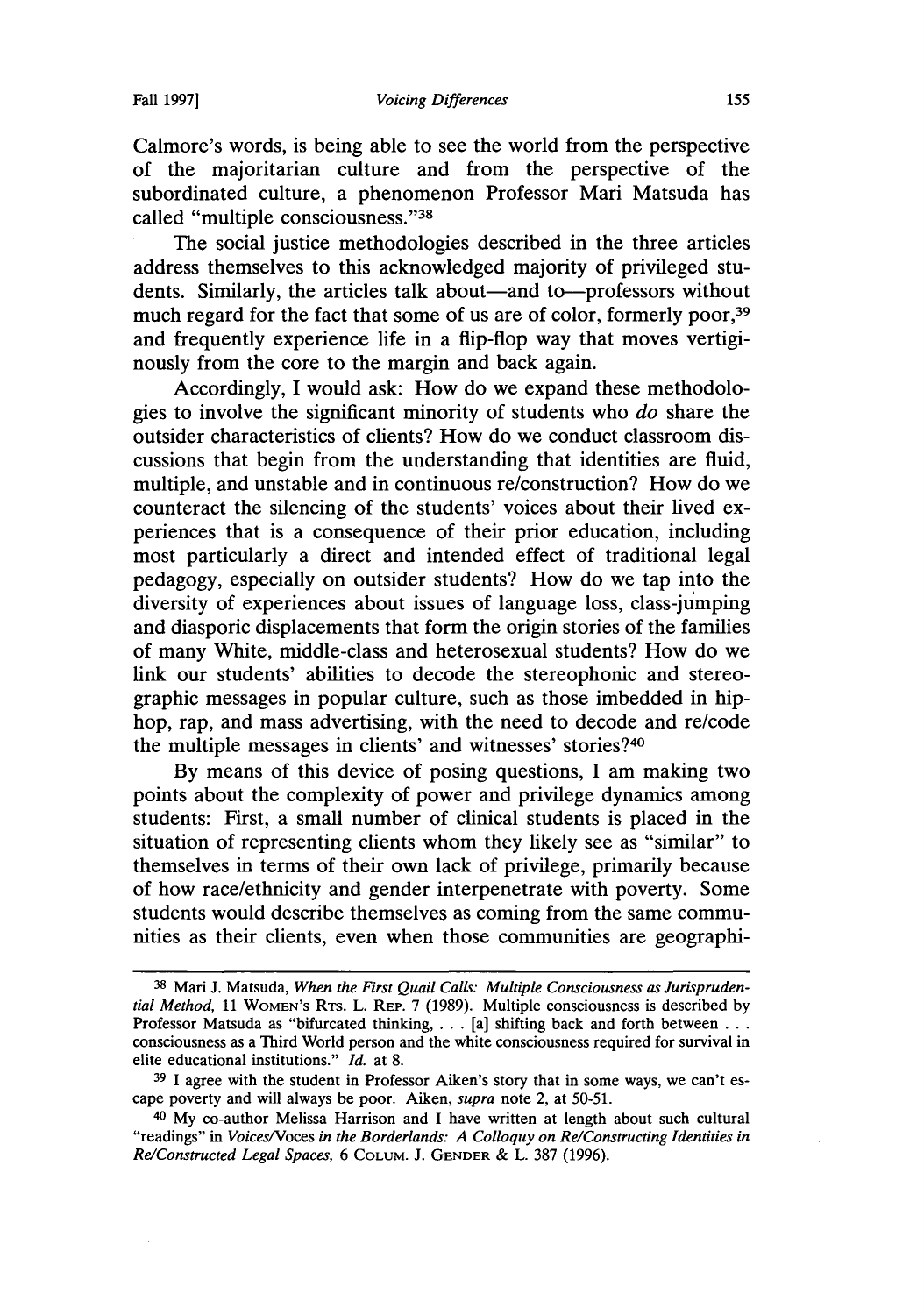cally different. A different but related aspect of identity discourses is that, as clinical and stand-up teachers, we participate in the re/construction of our students' identities: by reinforcing (or attenuating) their marginality; by providing (or not providing) them with theoretical, narrational, and performative strategies to become more volitional about the re/construction of their identities; by making manifest (or not) how the Law constructs both client and attorney identities through the re/presentational process. To quote Henry Giroux, "pedagogy [is] a form of cultural production rather than . . . the transmission of a particular skill, body of knowledge or set of values. In this context, critical pedagogy is understood as a cultural practice engaged in the production of knowledge, identities, and desires. "41

The foregoing rhetorical questions that focus on issues of voice can be re-articulated as the following statement of principle: We must overcome the silencing effects of the students' prior schooling so they are able to bring their own sense of justice to bear on the legal problems of their clients. Again quoting Giroux:

There is a long tradition in the United States of viewing schools as relatively neutral institutions whose language and social relations mirror the principles of equal opportunity.... For radical educators, schools are sites where knowledge and power enter into relations that articulate with conflicts being fought out in the wider society. Central to this thesis is the assumption that the language of schooling is implicated in forms of racism that attempt to silence the voices of subordinate groups whose primary language is not English and whose cultural capital is either marginalized or denigrated by the dominant culture of schooling.42

Consequently, the pedagogical challenge of bringing students to voice is, in my opinion, greater with respect to students from subordinated racial groups because one of the ways in which unconscious racism operates is through the societal marginalization (including through classroom discourses) of certain cultural capital, *i.e.,* their/ our/my narratives about justice. Implicit in this pronomial juxtaposition (the "their/our/my") is the flip-flopping from center to margin that happens to the professor of color who identifies with student narratives of marginalization even as she understands and experiences her own privilege.

A second challenge in bringing students to voice is finding ways to link insider and outsider narratives for all students. By encouraging "insider" students (White and upper/middle class) to talk about and reflect on their own family origin stories, thereby tapping into such

<sup>41</sup> Giroux, *supra* note 27, at 202.

<sup>42</sup> *Id.* at 203.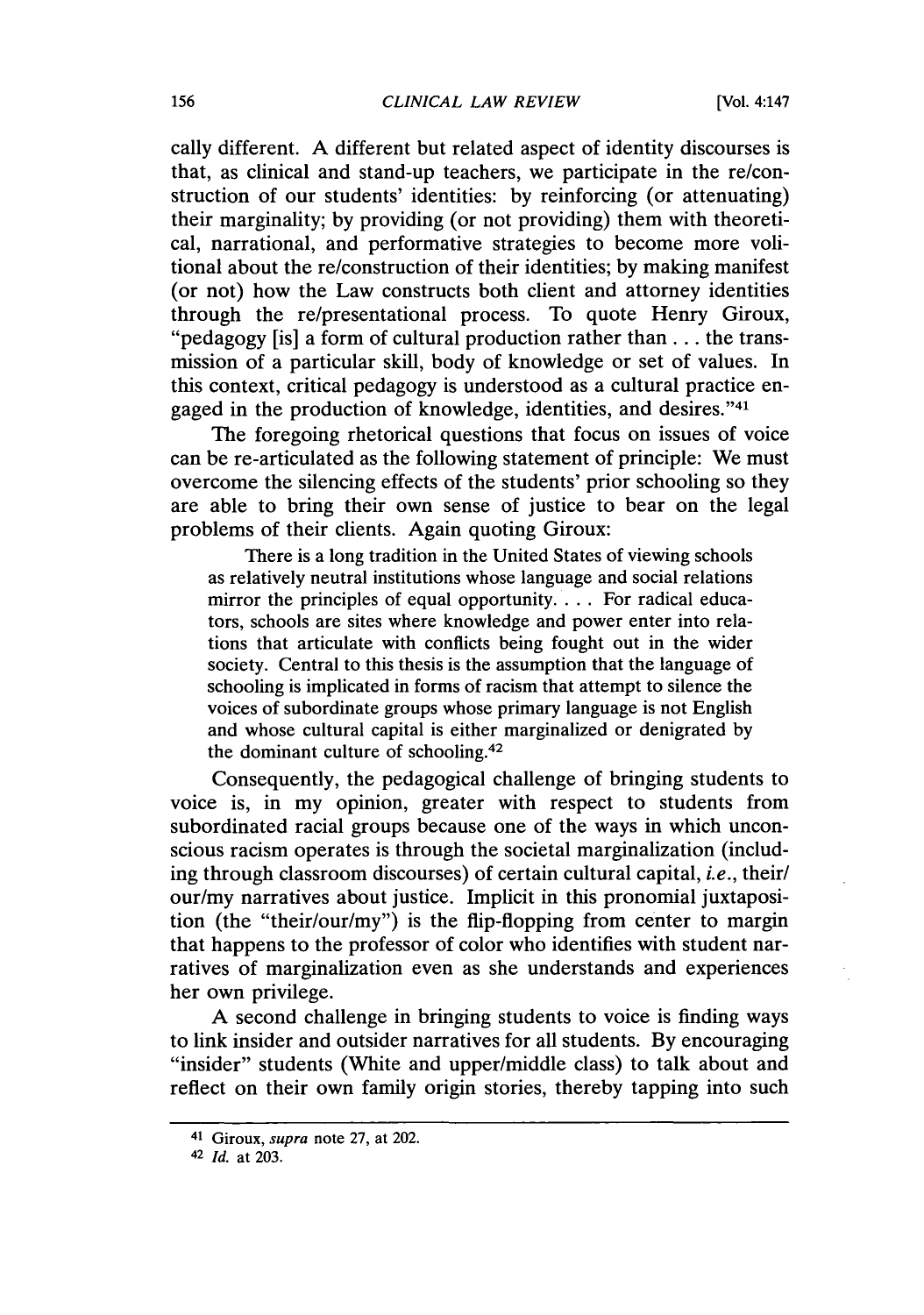collective experiences as language loss or geographic displacements, we can help create a bridge to the class-jumping experiences that "outsider" students (of color and/or poor) associate with law school. Finally, bringing students to voice instantiates the re-envisioning of a society with expansive notions of citizenship and democracy. Henry Giroux writes:

At issue (is] the question of how educators address the relationship between difference and democracy, the creation of social and political spaces that speak to the needs of a broader popular culture. This ... points to a politics of social and cultural forms in which new possibilities open up for naming in concrete terms what struggles are worth taking up, what alliances are to be formed as a result of these struggles, and how a discourse of difference can deepen the political and pedagogical struggle for justice, equality, and freedom.43

Political struggles, alliances, and discourses are at the heart of our clinical work. Their linkages to Difference are subtle and complicated, with power circulating from center to margin along multiple axes.

I posit that our task as educators is to re-map learning environments to make power and privilege visible and "voicable." The diversity of the various participants in our work-professors, students, clinical staff, clients and other persons with whom we interact-must be understood in the full heterogeneity of race, ethnicity, gender, sexual identities, class, language and other pertinent characteristics with their multiple intersections. This re-mapping of classrooms and clinics, of courtrooms and communities-of all learning spaces and places-focuses our attention and that of our students on our categorizing practices. We tune into whom we mean when we talk about "students" or "professors" and work to refine the categories we are using.

# *Voicing Difference: Finding the "Center" When Outsiders Outnumber "Insiders"*

The observations that I am making about the three articles are admittedly from a perspective that grows out of the unique geographic and institutional context within which I live and work. New Mexico is not typical of other states, either in its racial demographics (the last census declared New Mexico a majority-minority state) or in its history of political pluralism. The work of governing New Mexico and administering its educational institutions has always been complicated by the significant economic and political clout of Hispanos/as and, to a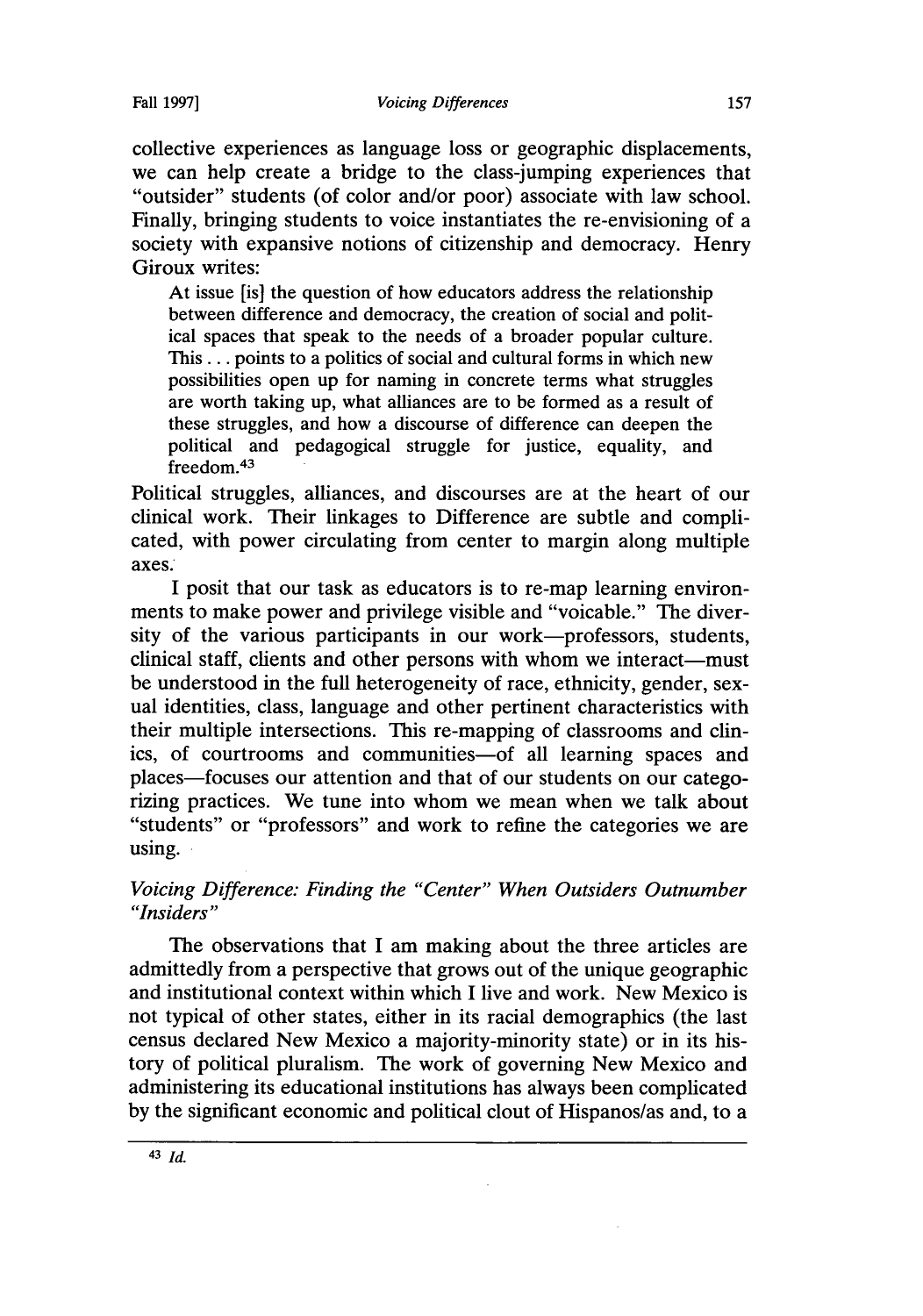lesser extent, that of Native peoples.44 None of this, of course, denies the history of colonization and continuing discrimination against Outsiders-people of color, gays and lesbians, women, the dis/abled.

New Mexico is, nonetheless, an environment in which multiculturalism is highly integrated into public services and public discourses. There is widespread (albeit controversial) acceptance of polylingualism *(e.g.,* Spanish and native languages are often heard in public places). Varied racial, ethnic, tribal, regional *(e.g.,* "cowboy") and sexual identities have found voice in the state. The strong religious influences (mainly Hispano-Catholicism) structure public observances, and religious art is ubiquitous. As a result of heated public debates about Indian sovereignty and land/water rights, centuries-old displacements and conquests have current political repercussions. The current chic of Santa Fe and Taos re-enliven historic dialogues about cultural appropriations and the commodification of Indian and Hispana/o art and folklore. The "culture" in multiculturalism is alive and real in New Mexico.45

This geographic uniqueness helps to explain why the Law School at the University of New Mexico is also atypical. For years, our student body has been about 40% students of color and often has been majority female. The average age of students at the time of matriculation is about 29. We have many students who are the first in their families to go to college; many students come from "poor"46 families.

Teaching and writing in what I consider a remarkably diverse educational environment makes it easier to recognize and to occupy the margins and the borders. As a woman of color with a broad experience with white institutions, I have lived my life moving back and

<sup>44</sup> My colleague, Kenneth Bobroff, admonishes me (in the spirit of voicing differences) that this history is considerably more complex. He notes that until the past decade, very little power accrued to Native peoples as a result of economic or political clout; rather, any power came from legal claims on land/water, on federal power, and, as late as the early days of this century, the use and threat of violence. In fact, the voting rights of Indians living on reservations located in New Mexico weren't clarified until 1962.

<sup>45</sup> In making this observation I am taking issue with K. Anthony Appiah who argues that "America" is characterized by its broad cultural homogeneity rather than its muchvaunted variety. He asserts that "the loss of Spanish [as confirmed by linguists studying language patterns in California and Florida] confirms that 'Hispanic,' as a category, is thinning out culturally in the way that 'white' ethnicity has already done." *See* K. Anthony Appiah, *The Multiculturalist Misunderstanding*, XLIV:15 THE NEW YORK REVIEW OF BOOKS 30, 32 (October 9, 1997). Professor Appiah, I posit, has not lived in New Mexico.

<sup>46</sup> I have had difficulty with this adjective for quite a while. Having come from a "poor" family, at least through my middle school years, when my father was struggling through graduate school, I have some understanding of what it means not to have much money. Being poor, however, is a complex experience; lives often have an abundance of other resources that are overlooked when making a fiscal judgment. *Is* one poor if one has an abundance of love, hope, laughter, friends, community?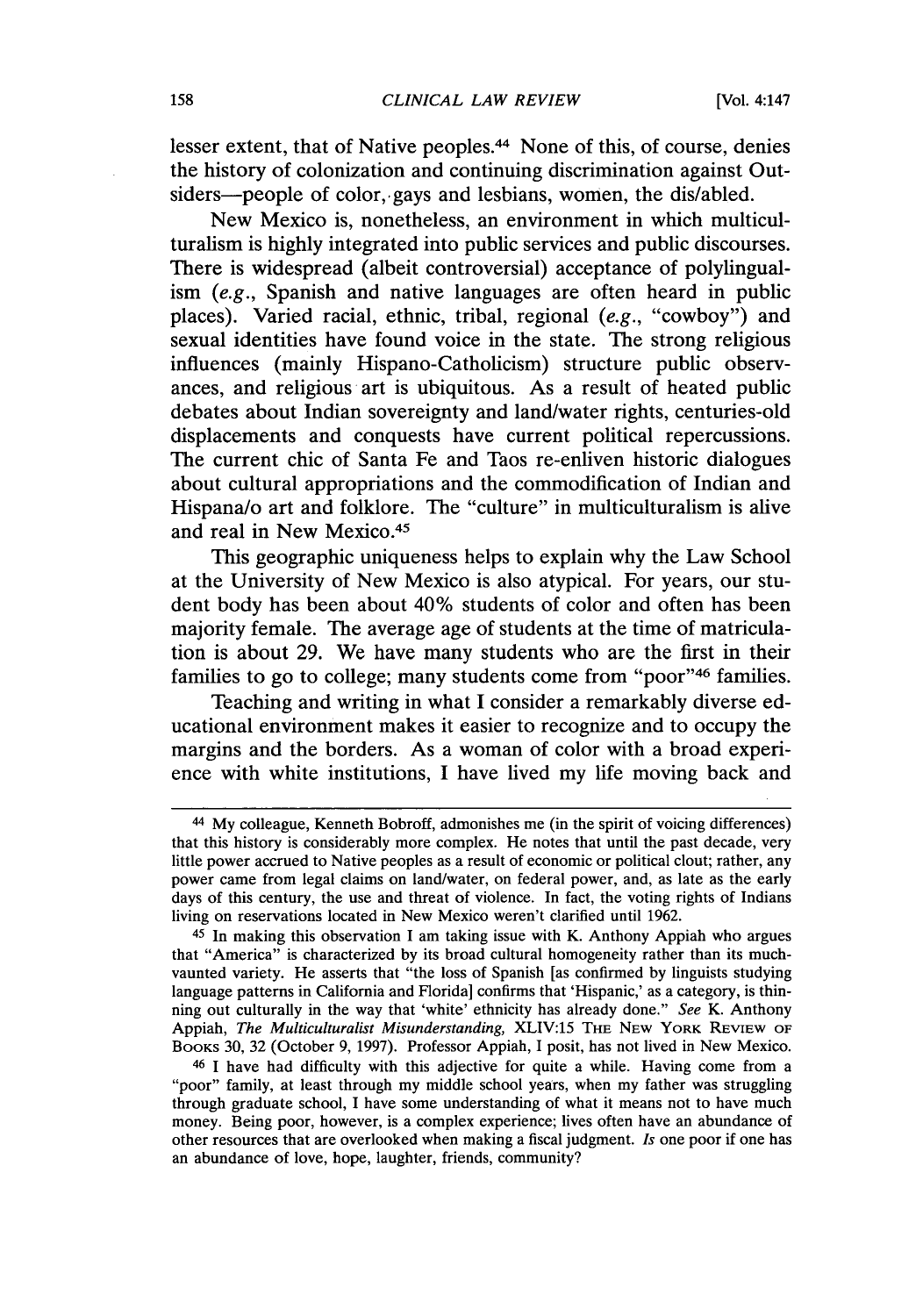forth between the center and the margin. I recognize that I am both Insider and Outsider. The six years of my law teaching have all been in New Mexico and I cannot, therefore, easily imagine the constraints of teaching in a culturally homogeneous setting. Therefore, I cannot say whether my observations are valid for environments that are less diverse than the one in which I currently work.

The clinical programs at UNM Law School offer students traditional skills-based clinics providing criminal defense and criminal prosecutorial settings as well as representation in general civil matters. Under Professor J. Michael Norwood's leadership, community lawyering clinics have been developed to provide services to individual clients within community settings and in collaboration with other disciplines.

Semester in Practice (S.I.P.) and its predecessor, the Institute for Access to Justice, were the law clinics in which I taught during the period from 1992 to 1996.47 Under the aegis of S.I.P., community sites were developed throughout the state to provide student representation to low-income clients who were primarily persons of color, such as un/documented persons at *colonias* near Las Cruces; miners with black lung disease in Raton, a town on the northern border of the state; female inmates of the county jail; and clients in a variety of multi-service centers, including mental health clinics, senior citizen centers, and a multidimensional program pioneered by the pediatrics department of the UNM medical school which serves infants and toddlers born to mothers with substance-abuse problems.

In addition, we provided services for small businesses and nonprofit organizations. One of the more innovative programs begun by one of my collaborators<sup>48</sup>—Alfred Mathewson, an African American professor who teaches business courses and sports law-made presentations to coaches and counselors about NCAA eligibility rules, thereby benefiting recipients of athletic scholarships.

Within this community lawyering context, the students are re-

<sup>&</sup>lt;sup>47</sup> The description that follows is adapted from an article of mine that will appear in a symposium volume on LatCrit Theory and Practice called *Academic Mestizaje: Re/Producing Clinical Teaching and Re/Framing Wills as Latina Praxis,* 2 HARV. LATINO L. REv. (forthcoming 1997).

<sup>48</sup> In addition to three tenure-track faculty members, the students were also supervised by three clinical fellows, Andrea Seielstad, Nancy Simmons, and Barbara Creel, who participated in all aspects of the clinical experience, integrating their research interests and practice experiences into the classroom component. This clinic was partially funded by a Department of Education grant. The configuration of faculty changed each semester and the emphasis given to different aspects of the projects varied depending on who was teaching. In very important ways this clinic was not a fixed program that we the faculty adapted to; rather, this 12-credit clinic adapted to the faculty group. Consequently, the experience for the students each semester was quite different depending on who was teaching.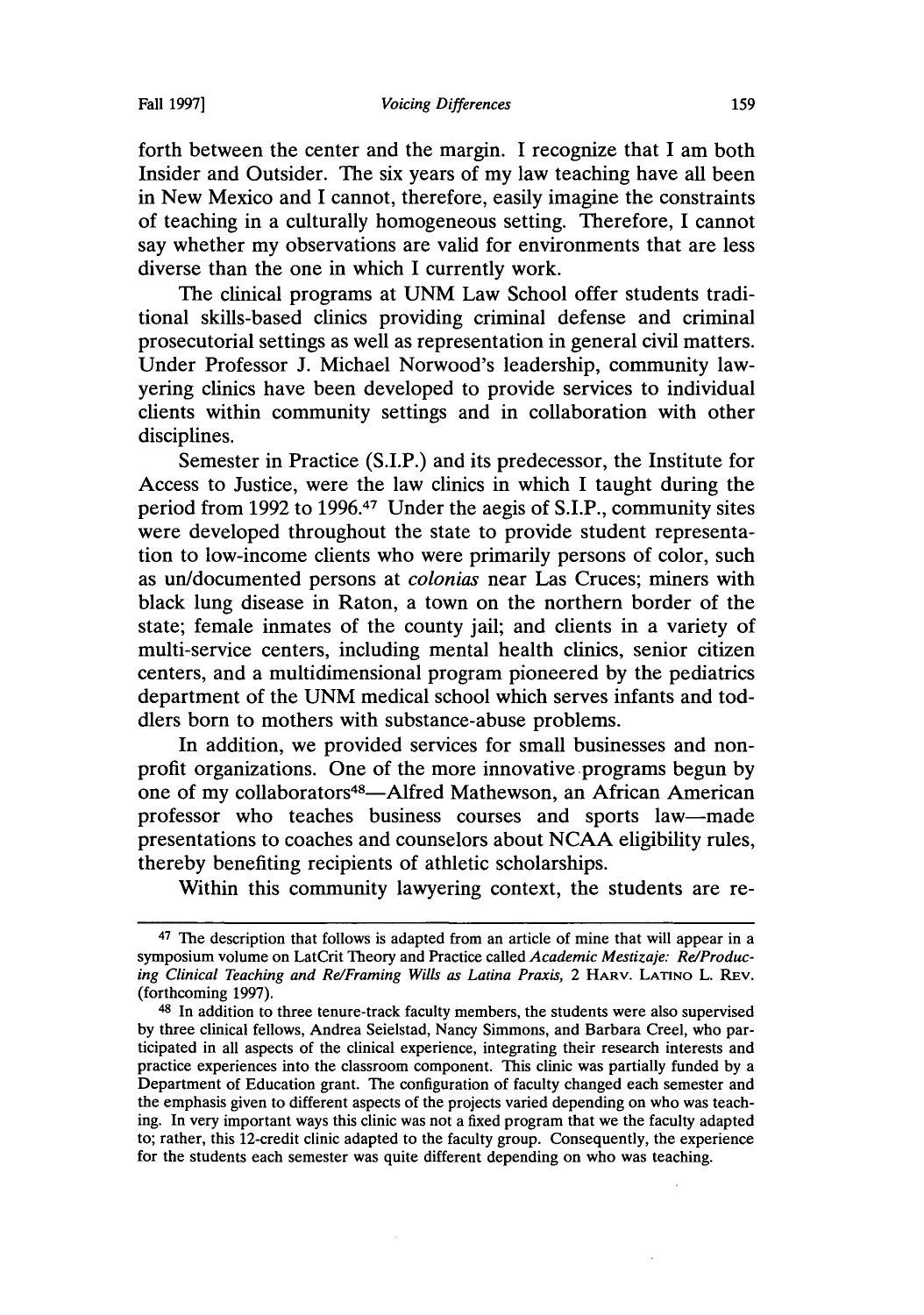quired to undertake individual representation of clients in a variety of matters-usually involving public benefit programs, family law, wills, but occasionally even such areas as land-use planning. The students are also required to participate in collaborative projects examining issues systemically and developing transdisciplinary approaches with and for the affected communities.

This clinic is a highly collaborative one in which the faculty have created spaces for bringing our individual theoretical interests into clinical teaching. Thus, Professor Alfred Mathewson has been developing the notion of clinician as coach, reframing sports metaphors to emphasize aspects of participation that are collaborative and affiliative. Another colleague, Professor Christine Zuni-Cruz, a Pueblo woman from Isleta, emphasized for us the centrality of culture and the delicacy and potentiality of working within indigenous communities: potentiality not only in the sense of work as yet undone but also in the sense of experiencing indigenous cultures as presenting areas, topics, and techniques, some of which must be respected and not breached by outsiders and others which are more fluid and more penetrable by outside influences.

My own emphasis has been on the relation between narrative and identity formation on the one hand and such legal skills as problem solving, interviewing, and counseling on the other. I have sought to refine the existing scholarship that deploys translation practices and ethnography as metaphors for cross-cultural lawyering. My clinical teaching has permitted me to reflect on why it is crucial for us as law professors and lawyers to re-territorialize the spaces that have been colonized linguistically, architecturally, and spiritually.

Within the clinic we work with the students on story gathering, a process of learning both individual and collective narratives, the individual "problem-story" of the client as well as the collective stories of the community/ies with which the client identifies. We endeavor to identify core information that is necessary to understand, decode and recode the client's narratives into acceptable legal approaches responsive to the client's needs. For example, after discussing the scholarship on lawyer as translator or ethnographer, Professor Zuni-Cruz invited Esther Yazzie, a federally certified Navajo translator, to describe and enact the skills necessary to work successfully with language interpreters. Ms. Yazzie's presentation debunked for all of us the idea that languages are transparent or that representations of reality somehow exist apart from language. One of several examples cited by Ms. Yazzie involved different conceptualizations of time: "February" translated into Navajo as "the time when the baby eagles are born." Certainly this is a temporal concept more connected to nature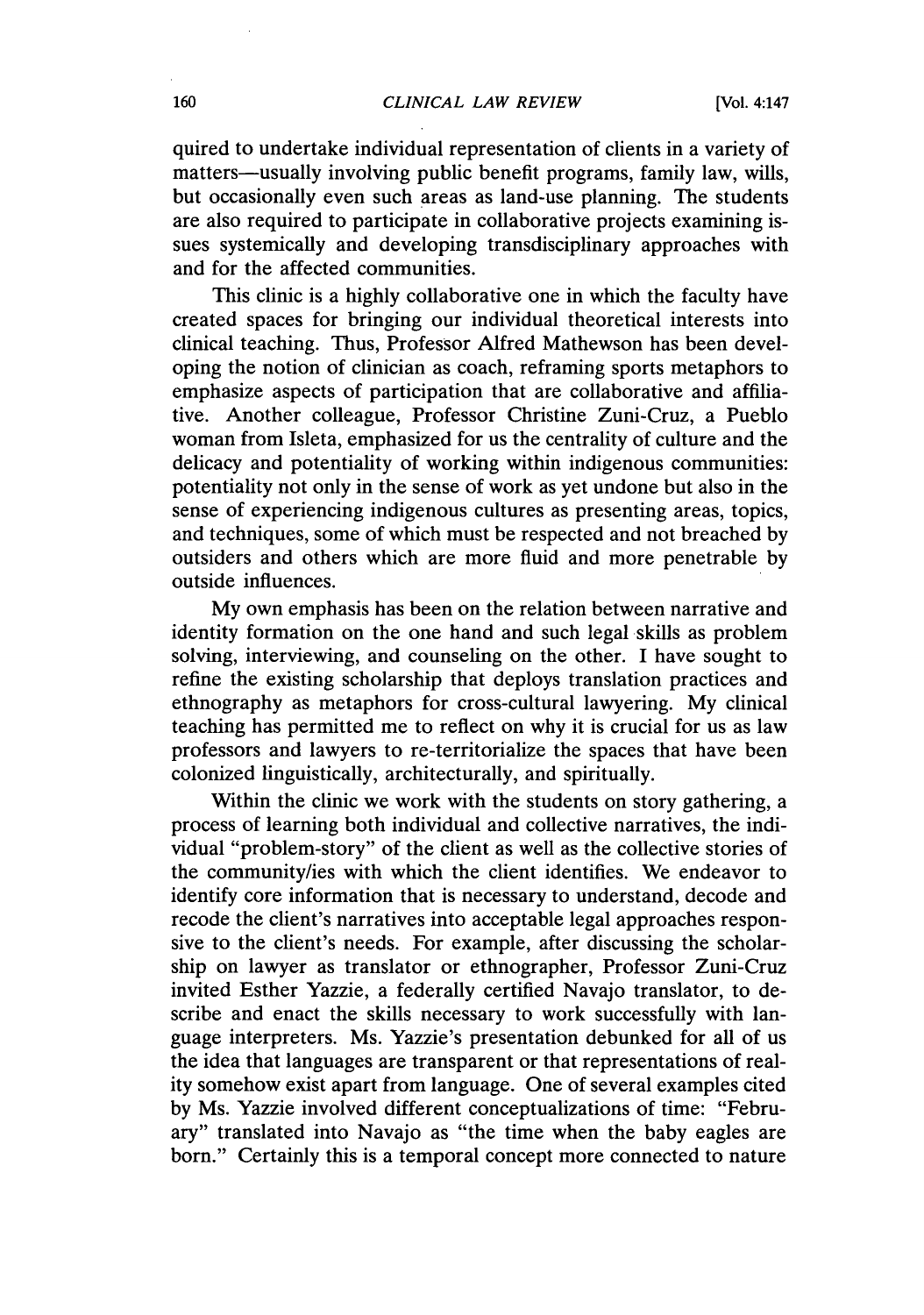and to place than a word such as "February" and, as such, is a different construct.

Simply put, we struggle to understand the legal implications of the fact that communities live within differently conceived realities, and we grapple with the notion that our attempts to fashion legal options can require us to work within realities of which we are unaware. Therefore, we must be mindful of our potential for harming our clients' larger interests, even when we prevail in our lawyering efforts.

We have been using transdisciplinary, multicultural and polylingual concepts and practices to introduce new vocabularies, techniques, and approaches to the students, and to provide them with different schemas or frames for understanding and interpreting information and experience. Such practices and concepts help us as well as our students re-position our/them/selves with respect to how we listen and interact with clients and respond to the multiple issues that clients bring.

Most students find the work exhilarating, complex, and engaging, but some leave with feelings of anguish, ambivalence and sometimes cynicism because of the ambiguity of justice. These feelings are caused at one level by the fact that even when we work very hard for our clients, for the most part we don't substantially improve the material conditions of their lives. Rarely are our clients pulled out of poverty or their cyclical involvement with the criminal justice system. We rarely, if ever, are able to eliminate the degradation our clients suffer at the hands of the multiple bureaucracies, including the legal system, that control their lives. When we do prevail in our cases, it is an important improvement in the lives of clients—I don't mean to minimize the clients' need for the divorces, or the guardianships, or the criminal defense that the clinic and the Law provide-but such improvements are usually not enduring nor sufficiently life-altering.

Feelings of anguish, ambivalence, and cynicism about social justice are also provoked by the limitations of traditional legal discourse. Legal rights, claims, defenses, and remedies can circumscribe and curtail our ability to collaborate with our clients to alter the realities of their lives and ours.

The activism or praxis in my own teaching comes in helping students listen to clients, assisting them to address problems and develop un/conventional options and remedies in conjunction with their clients, and then utilizing reflection to tolerate—tolerate in its etymological sense of enduring—the ambiguities implicit in legal processes and outcomes. To paraphrase Henry Giroux,49 teaching and pedagogy be-

*0* 

<sup>49 &</sup>quot;Pedagogy is, in part, a technology of power, language, and practice that produces and legitimates forms of moral and political regulation, that construct and offer human